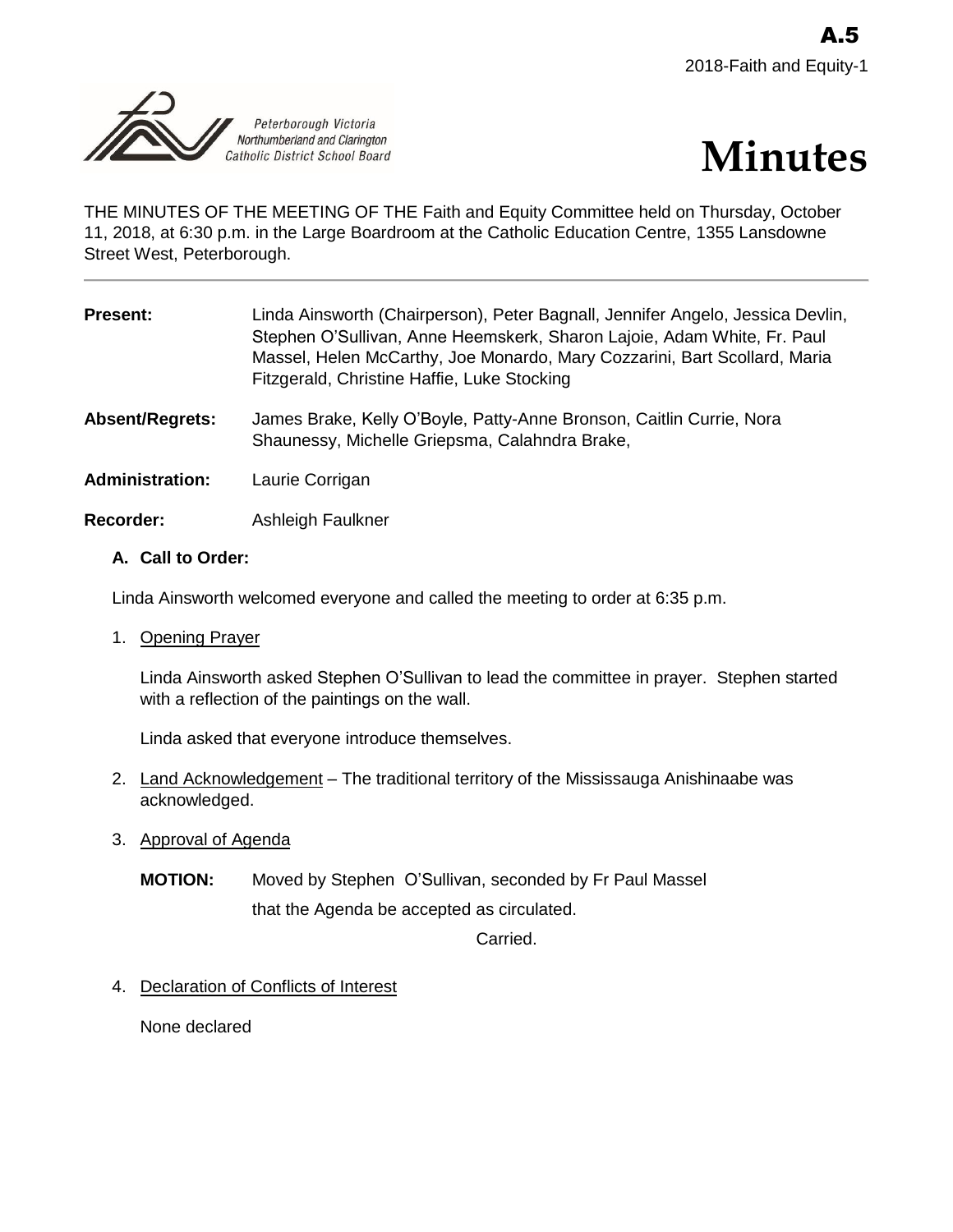# 5. Approval of the Minutes.

**MOTION:** Moved by Joe Monardo, seconded by Jennifer Angelo that the minutes of the Faith and Equity Advisory Committee meeting held on April 26, 2018, be approved.

Carried.

## 6. Business Arising from the Minutes

None

# **C. Information Items:**

## C6. Update on Development and Peace – Luke Stocking

Luke Stocking reported on this year's campaign, Share the Journey, and shared a brief video. The campaign will be brought to life through various forums.

Luke thanked PVNC for all the support of Development and Peace last year, and he is looking forward to another year and mission of development and peace.

A workshop regarding Culturally Responsive & Relevant Pedagogy and Catholic Social Teaching will take place at When Faith Meets Pedagogy, October 26.

## C4. Parent Consultation – Laurie Corrigan

Laurie Corrigan discussed the Provincial Parent Consultation.

She asked members of the committee to take some time to go to the Public Consultation link and to provide feedback or concerns on the education system in Ontario by filling out the submission form.

## **B. Recommended Actions/Presentations:**

## 1. Renewing the Promise Process Presentation – Peter Bagnall

Peter Bagnall provided a summary on the Renewing the Promise process. There were several stages of consultation; pre symposium from Mar-May 2017, symposium (ICE), post symposium report April 2018 resulting in a Pastoral Letter from the Catholic Bishops of Ontario May 2018.

Peter provided details of the PVNC Faith Day outline. The day will begin with suggested liturgies, followed by a message from Michael Nasello, Director of Education, and then a video reflection, where David Wells will share prerecorded stories. The Pastoral Letter will be read by all staff. There will be an opportunity to discuss the Pastoral Letter in small groups.

The committee was led through a small sample of the faith day activities.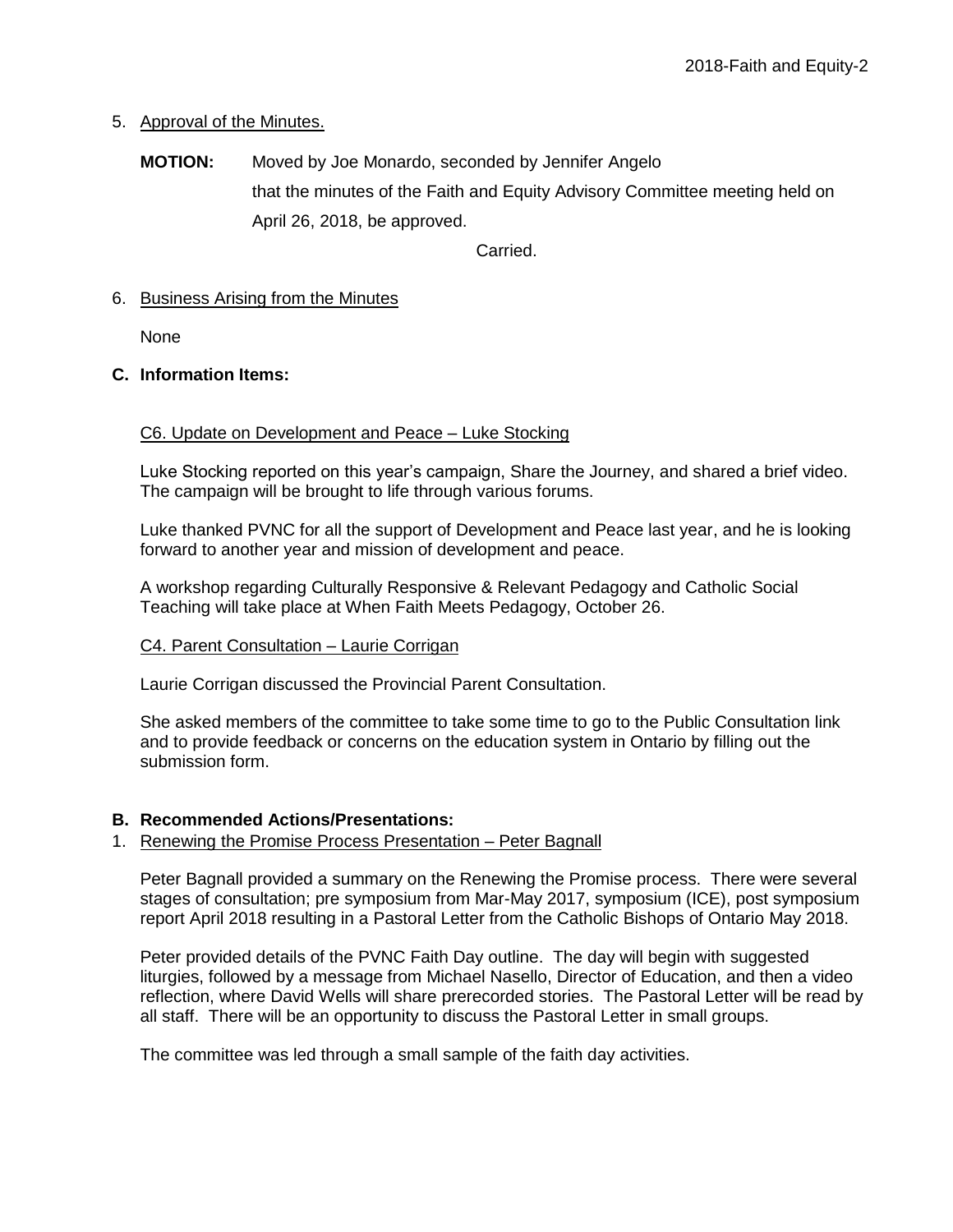### Growing in Faith, Growing in Christ – Grade 5 Update – Peter Bagnall

Peter Bagnall gave a presentation to the committee about what has occurred so far with the Grade 5 implementation of Growing in Faith, Growing in Christ. Full implementation will continue to occur at PVNC one grade per year up to grade 8. All Grade 5 teachers were in-serviced September 28.

The link to the parish website was shared with the group and a sample of the login cards for the student home website that were sent home with the students was passed around, along with a copy of the Gr. 5 book.

Peter Bagnall also shared that he has been part of the Gr. 6 review process and a writer for the Gr. 7 Growing in Faith, Growing in Christ program.

### **C. Information Items:**

### 1. Secondary Religious Education and Curriculum Update

Peter Bagnall provided the committee with an update on Secondary Religious Education and Curriculum, which is being fully implemented. Secondary school department meetings are being held with a focus on developing the research and inquiry strand and how we can build unity and consistency within the schools/board.

#### 2. Diocesan Updates

Father Paul Massel gave the following diocesan updates:

There are two new committees established in the Diocese. The first is the Youth Commission which co-ordinates outreach to Trent University and Fleming College, as well as Youth programs in all the parishes. The second is the Diocesan Liturgy Commission. This committee provides training and direction to all parish liturgies and their ministries and updates liturgical practices as they are provided by the CCCB.

Sacramental programs are going well, and people are much more positive as these new parish based programs evolve. Thanks to PVNC for allowing teachers and principals to get together with parish volunteers and pastors to co-ordinate parish and school programs.

Exciting new programs are beginning in Christian Meditation in our schools and at Priest Study Days.

### 3. Equity Update – Peter Bagnall/Laurie Corrigan

Peter Bagnall provided a summary on the equity update. Some school teams are moving forward with their CRRP inquiry projects at their school. Laurie Corrigan added a brief summary on the 2017-2020 Equity and Inclusive Education Plan. The first part of the monitoring is on the Board website. Laurie explained currently we are waiting on the Ministry for next steps but will share the progress as it unfolds. She is looking forward to the work Peter and Luke have done for the WFMP presentation, Culturally Responsive & Relevant Pedagogy and Catholic Social Teaching.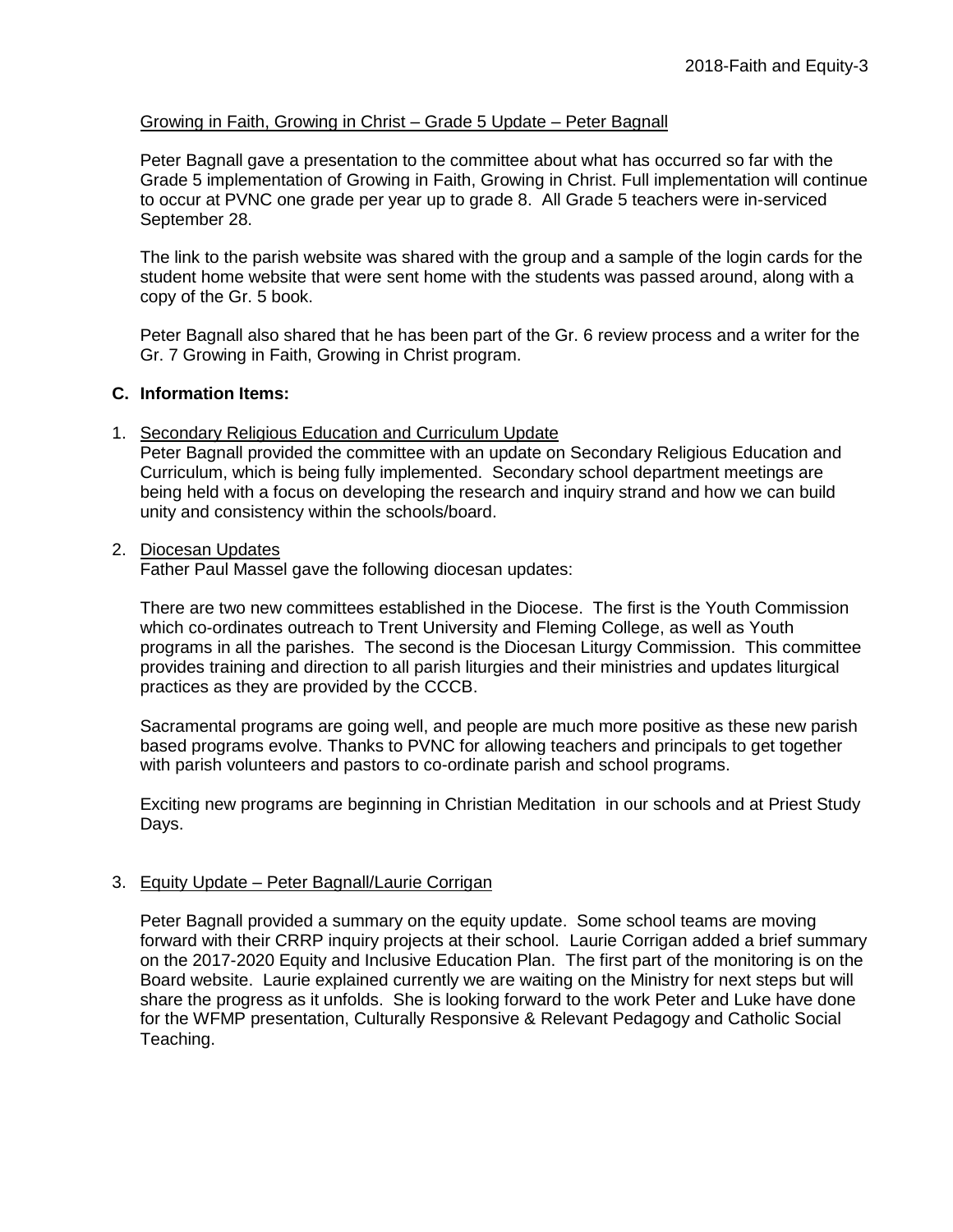5. Faith and Equity Advisory Committee Terms of Reference – Laurie Corrigan Laurie summarized how we are compliant with the structure of the Committee as a governance piece of the Board. Laurie reviewed the membership roles' listed under the Committee Terms of Reference.

### 6. Committee Member Updates

Committee members were invited to share any updates with the Committee.

Helen McCarthy - Commented on how Faith and Equity go well together and posed the question of how we might bring this committee to life.

Sharon Lajoie – Reported on the Indigenous Cultural Competency Training sessions that will be held on Oct 24 and Nov 22. She extended the invitation to members of the Faith and Equity Committee and if members are interested, to email her.

Joe Monardo – Reported on his role as CUPE and trying to support staff and promoting safe schools.

Stephen O'Sullivan - Reported on the Principal's Report: Principals and Vice-Principals in both panels have a leadership role at the upcoming CPCO conference in November, which includes preparing and leading the liturgy to kick off the program on Friday morning. Cardinal Collins will be celebrating mass with us on Thursday night.

Stephen also reported on the Grade 5 Growing in Faith, Growing in Christ is now being implemented in our elementary schools and is being very well-received by staff, students and parents.

Knights of Columbus Report: The Knights of Columbus are grateful for the work of schools in facilitating food drives that directly benefit those in need, many of whom attend our schools. The Knights work in partnership with the St. Vincent de Paul Society to maximize the impact that school-based food drives have in our communities.

Maria Fitzgerald – Maria will share information at the October  $20<sup>th</sup>$  CWL workshop. She asked about a CWL presenter on autism. It was suggested that this speaker would be beneficial for SEAC of CPEC committee meetings.

Jennifer Angelo – Reported on various projects that she is currently involved with, including the guidelines for meditation and train the trainer.

Bart Scollard – Reported on the OECTA website being updated, which is now cell-phone friendly and includes both Facebook and Twitter feeds.

Adam White– Reported on the English Language Learning student update. Adam provided an explanation about the different levels of ESL classes that are now available and trying to build capacity in the school to support ESL.

Jessica Devlin – Reported a summary of two programs the New Canadian Centre is currently offering including The Living Library Project and the other The Newcomer Integration Tool Kit.